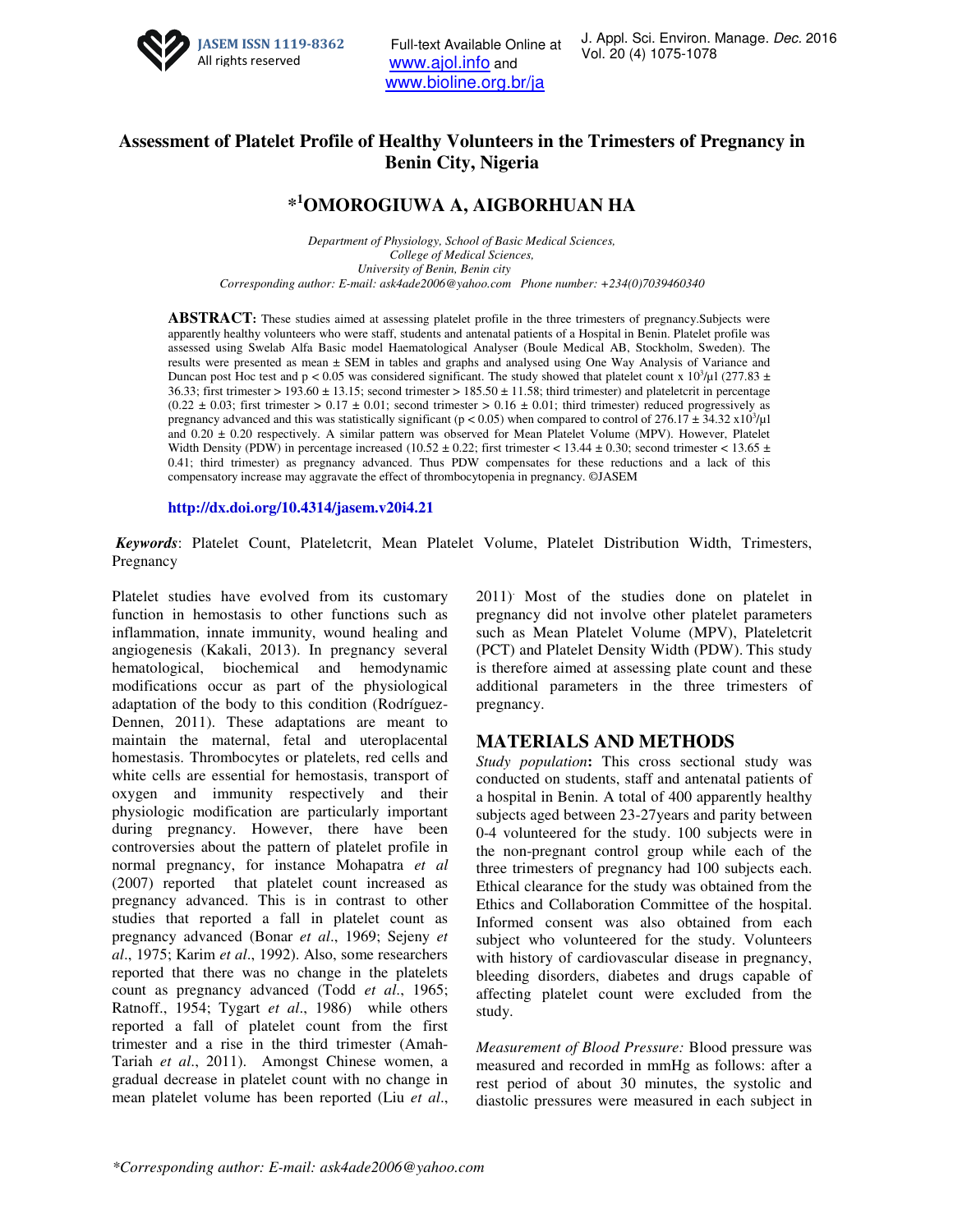the sitting position on the brachial artery using auscultatory method. Diastolic pressure was determined as the disappearance of the Korotkoff's sound.

*Blood Sample collection***:** 5ml of blood was drawn with minimum stasis from ante-cubital vein of subjects between 9am and 11 am each day in comfortable position and stored in an EDTA anticoagulated tube for platelet analysis. The blood samples were properly labeled and stored at room temperature until ready for analysis. All blood samples were collected between 9am and 11 am each day and analyzed within thirty minutes of collection.

*Sample analysis:* Analysis of blood was done within thirty minutes of collection and the sample was thoroughly and gently mixed before analysis. Platelet count (PLT), Platelet Width Density (PDW), Plateletcrit (PCT), Mean Platelet Volume (MPV) were determined by flow cytometry using the Swelab Alfa Basic model hematological autoanalyzer (Boule Medical AB, Stockholm, Sweden) at room temperature  $(27.5\pm0.5^{\circ}\text{C})$ .

*Statistical Analysis***:** Data were presented as mean value± standard error of mean. The means were tested for homogeneity using one way analysis of variance of Micro soft excel 2010 and the significance between means was tested using the Duncan post hoc test of SPSS version 20. A difference between two means was considered to be statistically significant with a p value  $< 0.05$ .

### **RESULTS AND DISCUSSION**

Of the four hundred subjects that volunteered for the study, twenty six were disqualified because of the exclusion criteria enumerated in the methodology. Eleven of the disqualified subjects were from the first trimester of pregnancy, while fifteen were from the third trimester of pregnancy. No subject was disqualified from the second trimester of pregnancy and the non-pregnant control. Thus a total of 374 subjects i.e. 93.50% of the volunteers were involved in the study. Table 1 shows the subjects demographics.

|  | <b>Table 1:</b> Subjects |
|--|--------------------------|
|  |                          |

| <b>Parameters</b>                                             | <b>CONTROL</b>                      | 1 <sup>st</sup> Trimester             | $2nd$ Trimester                       | $3rd$ Trimester                       |
|---------------------------------------------------------------|-------------------------------------|---------------------------------------|---------------------------------------|---------------------------------------|
|                                                               | $(n=100)$                           | $(n=89)$                              | $(n=100)$                             | $(n=85)$                              |
| Age(vrs)                                                      | $24.11 \pm 0.11$                    | $23.30 \pm 0.33$                      | $25.00 \pm 2.50$                      | $25.59 \pm 1.50$                      |
| Parity (range)                                                | $1 - 3$                             | $0-1$                                 | $1 - 3$                               | $1 - 3$                               |
| <b>Blood pressure(mmHg)</b><br><b>Systolic:</b><br>Diastolic: | $114.17\pm2.00$<br>$72.64 \pm 1.81$ | $115.44 \pm 2.12$<br>$73.11 \pm 1.34$ | $112.23 \pm 2.01$<br>$70.23 \pm 1.09$ | $114.05 \pm 2.89$<br>$71.45 \pm 0.78$ |

| PLT $(x10^3/\mu l)$<br>$277.83 \pm 36.33^{\#}$<br>$276.17 \pm 34.32$<br>$193.60 \pm 13.15^*$<br>$185.50 \pm 11.58^*$<br>$8.22 \pm 0.31^*$<br>$8.00 \pm 0.29*$<br>MPV(fL)<br>$8.40 \pm 0.23*$<br>$9.14 \pm 0.41$<br>$10.52 \pm 0.22^{\#}$<br>$10.21 \pm 0.18$<br>$13.44 \pm 0.30*$<br>$13.65 \pm 0.41*$<br>PDW $(\% )$<br>$0.16 \pm 0.01*$<br>$0.17 \pm 0.01*$<br>PCT(%)<br>$0.22 \pm 0.03$<br>$0.20 \pm 0.02$ | <b>Parameters</b> | Control $(n=100)$ | 1 <sup>st</sup> Trimester<br>$(n=89)$ | $2nd$ Trimester<br>$(n=100)$ | 3 <sup>rd</sup> Trimester<br>$(n=85)$ |
|---------------------------------------------------------------------------------------------------------------------------------------------------------------------------------------------------------------------------------------------------------------------------------------------------------------------------------------------------------------------------------------------------------------|-------------------|-------------------|---------------------------------------|------------------------------|---------------------------------------|
|                                                                                                                                                                                                                                                                                                                                                                                                               |                   |                   |                                       |                              |                                       |
|                                                                                                                                                                                                                                                                                                                                                                                                               |                   |                   |                                       |                              |                                       |
|                                                                                                                                                                                                                                                                                                                                                                                                               |                   |                   |                                       |                              |                                       |
|                                                                                                                                                                                                                                                                                                                                                                                                               |                   |                   |                                       |                              |                                       |

\*P< 0.05 indicates a significant difference when compared to control while  $*$  P >0.05 indicates no significant difference when compared to control.

This study revealed a fall in platelet count in the second and third trimesters of pregnancy (Table 2). This pattern of platelet count fall in the three trimesters of pregnancy was also observed in other studies (Sejeny *et al*., 1975; Karim *et al*., 1992). The progressive fall in platelet count from mid-term to labor indicates a direct relationship between the plasma volume changes and the corresponding platelets counts (Shaper *et al*., 1968). Nevertheless, the progressive fall in platelet count as pregnancy advanced did not cause thrombocytopenia in these trimesters of pregnancy as the values were still within normal range of 150,000 and 450,000 per microliter

of blood  $(150-450 \times 10^{9}$ /L). The decrease in the number of circulating platelets as pregnancy advances are due to normal physiologic changes characterized by increased blood volume, increase in platelet activation, increase platelet aggregation and increased platelet clearance (Matthews, 1990; Fay *et al*., 1983).Furthermore, placenta size enlarges with progression of gestation and consequently more capturing and destruction of platelet ensue (Shehata *et al*., 1999). Thrombocytopenia is fairly common in pregnancy and it is caused by accelerated platelet consumption and decreased production (Shamoon *et al*., 2009). The etiology is unknown but is considered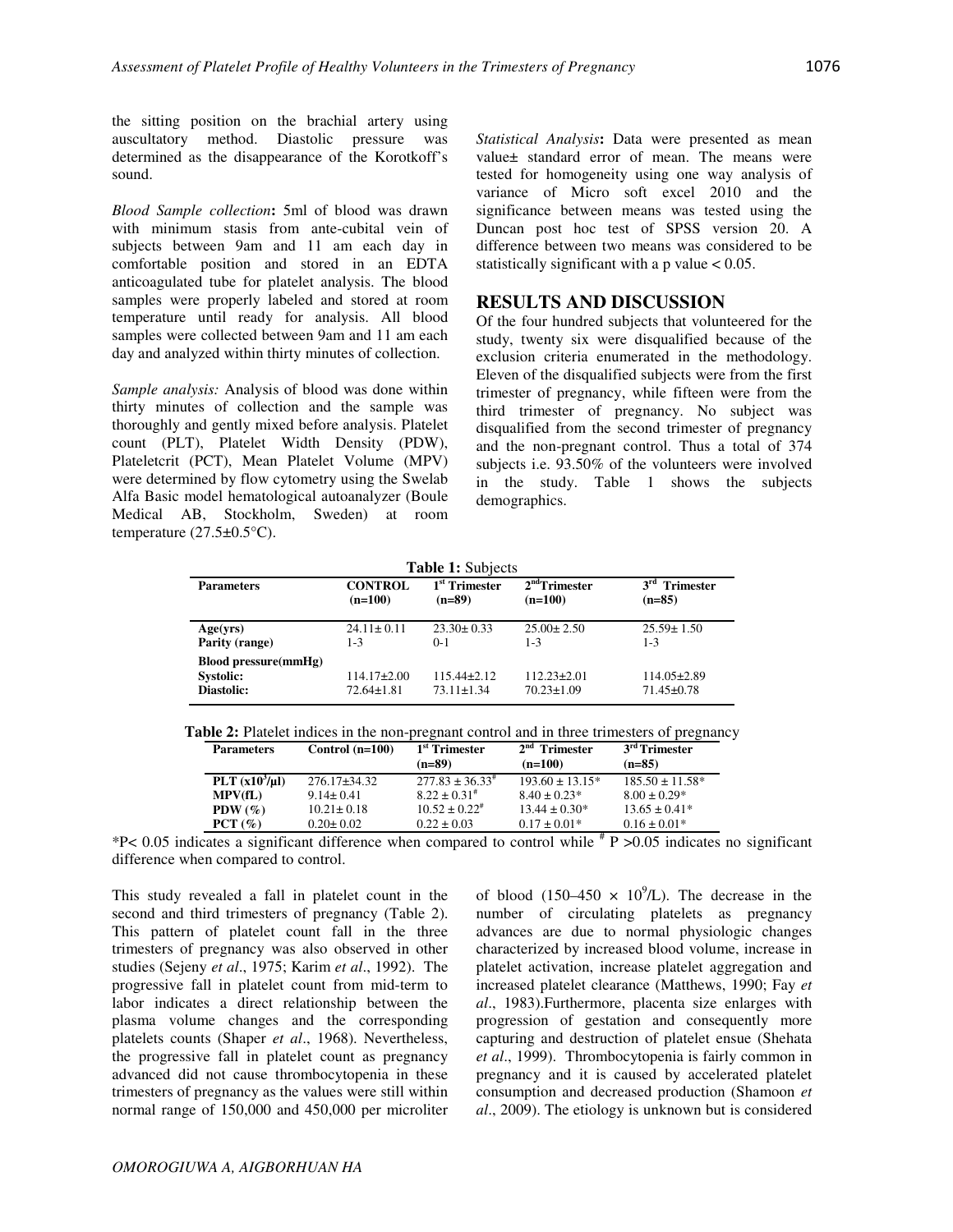to be due to the relative hemodilution in pregnancy (Copplestone, 1992; Dutta, 1998), amplified by the capture and destruction of platelets in the placenta (Shehata *et al*., 1999). A decreased platelet count as a function of placenta size is emphasized by a study which reported that 70% of the thrombocytopenic pregnant women were in the third trimester of pregnancy and none in the first trimester (Shamoon *et al*., 2009; Boehlen *et al*., 2000). Multiparty with larger placenta size (Monga, 2006) have been shown to have a reducing effect on platelet count possibly due to increased coagulation system in the placenta. Although, Mean platelet volume (MPV) and platelet distribution width (PDW) are known to increase during platelet activation (Vagdatli *et al.*, 2010)<sup>,</sup> only the latter increased in this study (Table 2). The observed increase in PDW is probably a physiologic compensation for the decreasing platelet count and volume as pregnancy advanced. Platelets having denser granules are bigger in size and metabolically more active (Dogan *et al*., 2012; Valkila *et al*., 1994). PDW is more specific than MPV for identification of platelet activity and it is a simple, practical and specific marker for enhanced coagulation (Vagdatli *et al*., 2010). The plateletcrit in this study also decreased as pregnancy advanced possibly because of the hemodilution (Copplestone, 1992) of mid pregnancy till labour.

The findings from this indicates that platelet count, Mean Platelet Volume (MPV) and plateletcrit reduced as pregnancy traverses its trimesters and this reduction is compensated for, by a physiologic increase in Platelet Width Density (PWD). However, pregnant women who have a setting for thrombocytopenia may be at a higher risk of the effect of this disorder in the third trimester of pregnancy. Thus, PDW should be part of the routine investigations for ante natal women especially in the third trimester as a defect in this compensatory increase may be the reason for the observed effects of thrombocytopenia.

#### **REFERENCES**

- Amah-Tariah, F S; Okeja, S O; Dapper, D V (2011). Hematological values in pregnant women in Port Harcourt, Nigeria: serum iron and transferrin, total and unsaturated iron binding capacity and some red cell and platelet indices. *Niger.J. physiol. Sci*. 26:173-178
- Boehlen, F; Hohfeld, P; Extermann, P (2000). Platelet count at term pregnancy: a reappraisal of threshold. *Obstet Gynecol*.95:29-33
- Bonar, J; McNicol, G P; Douglas, AS (1969). Fibrinolytic enzyme system and pregnancy. *Brit Med. J.* 3: 387-389
- Copplestone, J A (1992). Asymptomatic Thrombocytopenia Developing During Pregnancy (Gestational Thrombocytopenia) – Clinical Study. *Q. J. Med*. 8:593.
- Dogan, A; Aksoy, F; Icli, A; Arslan, A; Varol, E; Uysal, B A.,et al (2012). Mean platelet volume is associated with culprit lesion severity and cardiac events in acute coronary syndromes without ST elevation. *Blood Coagul Fibrinolysis.* 23:324-30
- Dutta, D C (1998). Physiological Changes during pregnancy, Obstetrics and Gynecology;  $4<sup>th</sup>$ edition. Calcutta: New central Book Agency.
- Fay, R A; Hughes, A O; Farron, N T (1983). Platelets in pregnancy: hypertension in pregnancy. *Obstet Gynecol.*61:238-240
- Kakali, D; Suranjana, S M; Salil, K M (2013). Comparative Study of Platelet Count in Different Trimesters of Pregnancy and in Non-Pregnant Women of Same Age Group. *Indian Medical Gazette.* 69-73.
- Karim, S A; Khurshid, M; Rizvi, J H; Jafarey, S N; Rizwana, I (1992). Platelets and leucocyte counts in pregnancy. *J Pak Med Assoc*. 42(4):86-87
- Liu, X H; Jiang, Y M; Shi, H; Yue, X A; Wang, Y F; Yang, H (2009). Prospective, sequential, longitudinal study of coagulation changes during pregnancy in Chinese women. *Int J Gynaecol Obstet.* 105(3):240-243
- Matthews, J H; Benjamin, S; Gill, D S; Smith, N A (1990). Pregnancy associated thrombocytopenia definition, incidence and naturalhistory. *Acta Haematol*. 84:24.
- Mohapatra, S; Pradhan, B B; Satpathy, U K; Mohanty, A; Patnaik, J R (2007). Platelet Estimation: Its Prognostic Value in Pregnancy Induced Hypertension. *Ind. J. Physiol.Pharmacol.* 51(2):160-164.
- Monga, A, Baker P (2006). Obstetrics by Ten Teachers. 18<sup>th</sup> ed. London: Hodder Arnold
- Ratnoff, O D; Colopy, J E; Prirchard, J A (1954). The blood clotting mechanism during normal parturition. *J. Lab. Clin.Med*. 44:408-415